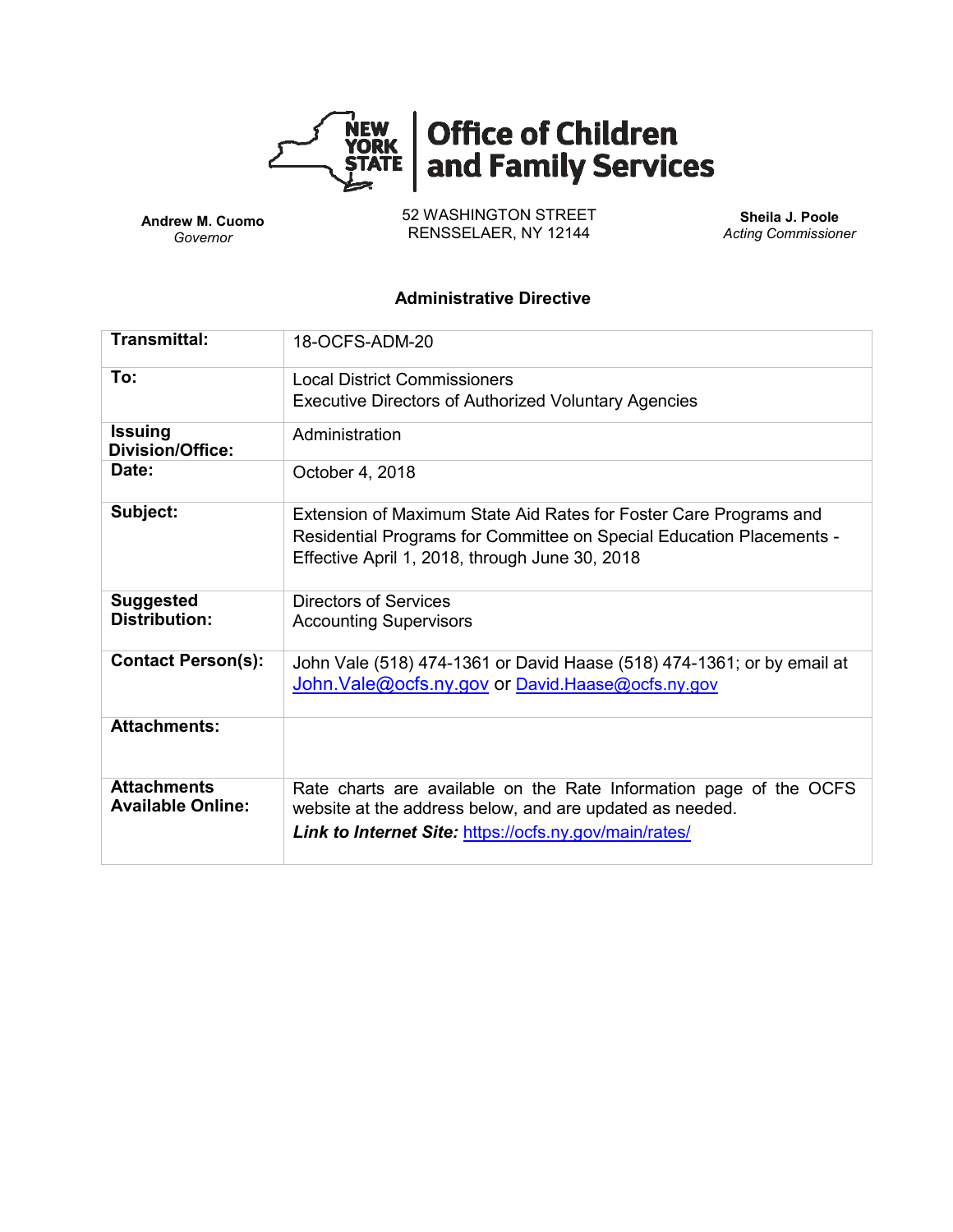# **Filing References**

| <b>Previous</b><br><b>ADMs/INFs</b>       | <b>Releases</b><br><b>Canceled</b> | Dept.<br>Regs.       | Soc. Serv.<br>Law & Other<br>Legal Ref. | <b>Manual Ref.</b>                                                                  | Misc. Ref.                                                              |
|-------------------------------------------|------------------------------------|----------------------|-----------------------------------------|-------------------------------------------------------------------------------------|-------------------------------------------------------------------------|
| 17-OCFS-<br>ADM-10;<br>17-OCFS-<br>ADM-11 |                                    | 18 NYCRR<br>Part 427 | SSL 398-a<br>EL 4402<br>EL 4405         | Standards of<br><b>Payment for Foster</b><br>Care of Children $-$<br>Program Manual | 03-OCFS-LCM-22:<br>04-OCFS-LCM-13;<br>05-OCFS-ADM-04;<br>05-OCFS-LCM-18 |

### **I. Purpose**

The purpose of this Administrative Directive (ADM) is to extend the Maximum State Aid Rates (MSARs) for Foster Care Programs and In-State Committee on Special Education **(**CSE**)** Maintenance Rates for State Education Department (SED) approved Residential Programs for a limited period of time. The MSARs effective July 1, 2017, through March 31, 2018, issued in 17-OCFS-ADM-11, will continue to be in effect for the period **April 1, 2018, through June 30, 2018**.

# **II. Background**

The legislative cost-of-living adjustment (COLA) program was first implemented in the State Fiscal Year (SFY) 2006-07 Budget, and continued by legislation enacted in subsequent budget years, most recently the SFY 2015-16 Budget. The 2017-18 State Budget Provisions specified in Chapter 59 of the Laws of 2017 amended Chapter 111 of the Laws of 2017 and suspended the cost of living adjustment (COLA) that was scheduled for implementation April 1, 2017. Due to this suspension of the COLA, there is no change in MSARs for the balance of the 2017-18 rate year.

### **III. Program Implications**

- A. All MSARs and CSE Maintenance Rates in effect for the period of July 1, 2017, to March 31, 2018, are extended for the balance of the rate year to June 30, 2018, based on the above referenced provisions in Chapter 59 of the Laws of 2017. **All rate policies and requirements of local departments of social services (LDSSs) previously specified for the 2017-18 rate year in 17-OCFS-ADM-11, dated August 24, 2017, are applicable to MSARs and CSE Maintenance Rates extended to June 30, 2018.**
- B. **In-State CSE Maintenance Rates:** The In-State CSE Maintenance Rates for Special Act School Districts and on-campus schools affiliated with Article 81 institutions are composed of the MSAR effective July 1, 2017, for the institution program, plus the 2016-17 Medical Per Diem established by the Department of Health (DOH). When the 2017-18 Medical Per Diems are approved by DOH, the In-State CSE Maintenance Rates will be revised to reflect those changes.

The LDSS where the child is a legal resident is responsible for the 10-month CSE Maintenance payment in the first instance. Changes in the Education Law and SSL brought about by passage of Chapter 62 of the Laws of 2003 provide that the school district of residence must reimburse the LDSS for 20 percent of the maintenance costs for such children. Pursuant to the 2003 amendments, the local school district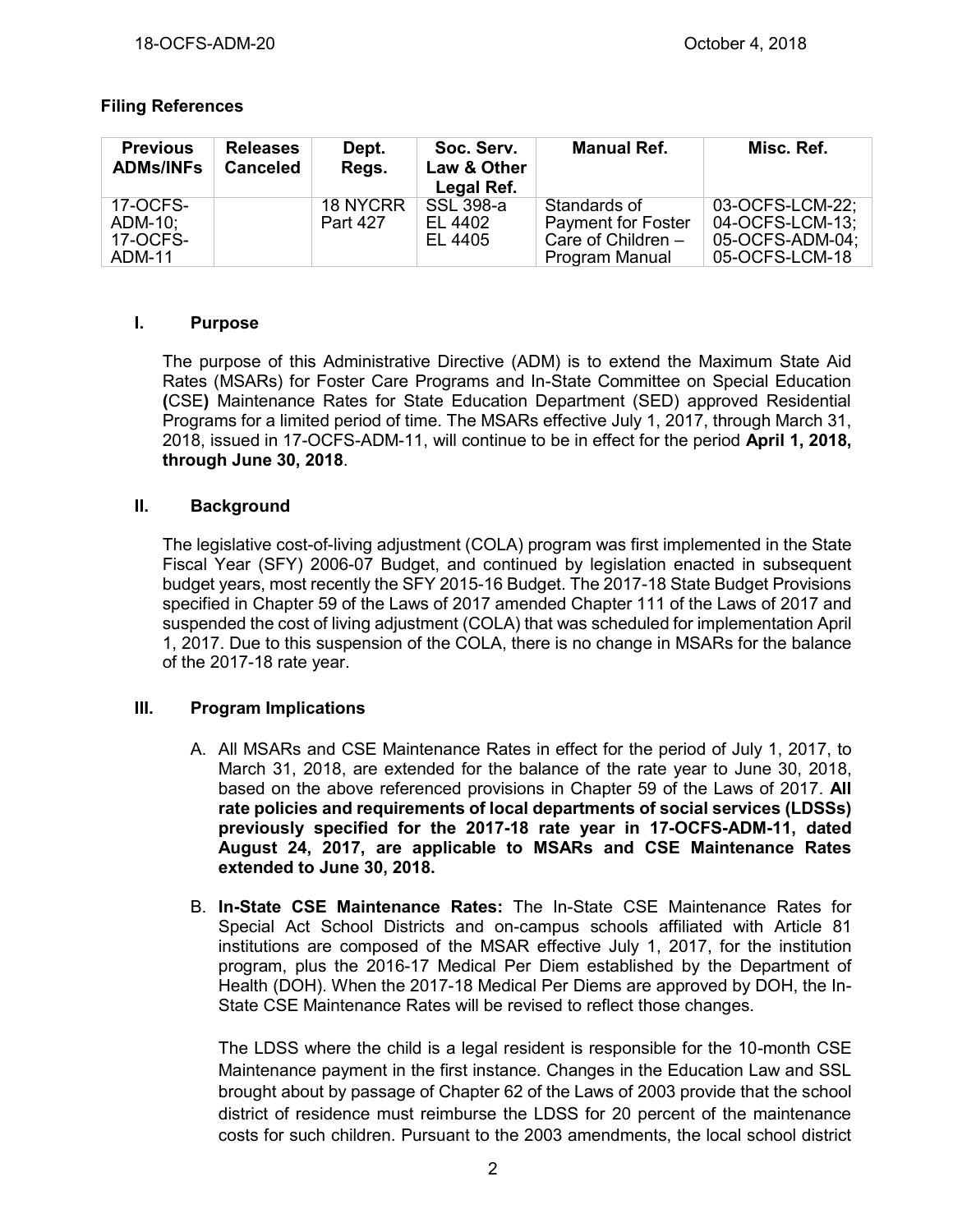placing the child will be responsible for the 10-month CSE tuition payment and a portion of the 10-month CSE maintenance payment. The LDSS is not responsible for either the maintenance or tuition payments for CSE summer school placements.

03-OCFS-LCM-22 and 04-OCFS-LCM-13 specified information regarding the procedures for implementing these statutory amendments.

CSE Maintenance Rates for children placed by local school districts are not negotiable and must be paid as published.

Pursuant to Chapter 53 of the Laws of 2018, the revisions to the 10-month CSE maintenance reimbursement formula are **revised** as follows:

- a. For a child placed by a school district into a privately operated residential school or special act school district, outside of those located within a city having a population of one million or more:
	- State share is 18.424 percent.
	- Local share is 43.152 percent.
	- The portion chargeable to the child's school district of residence for the 10 month CSE maintenance payment remains 38.424 percent.
- b. For a child placed by a school district into a privately operated residential school or special act school district, located within a city having a population of one million or more:
	- State share is 0.000 percent.
	- Local share is 43.152 percent.
	- The portion chargeable to the child's school district of residence for the 10 month CSE maintenance payment remains 56.848 percent.
- c. For a child admitted to a state-operated school for the deaf or blind:
	- State share is 46.06 percent.
	- Local share is 53.94 percent.

### **IV. Systems Implications**

Existing procedures for processing MSAR payments and reimbursing claims will continue to be applicable.

#### **V. Rate Consultations / Rate Adjustments**

The purpose of issuing MSARs is to specify the OCFS-approved maximum reimbursement program rates for state and federal claiming purposes, as well as to provide guidance to LDSSs in their contract negotiations with providers of foster care. MSAR payment requirements, pursuant to Section 398-a (2-a) of the SSL, prohibit LDSSs from paying less than the MSAR per diem established by OCFS for each congregate care rate and for each administrative/services rate for a therapeutic, special needs, or emergency foster home program operated by a voluntary agency, as specified in 05-OCFS-ADM-04.